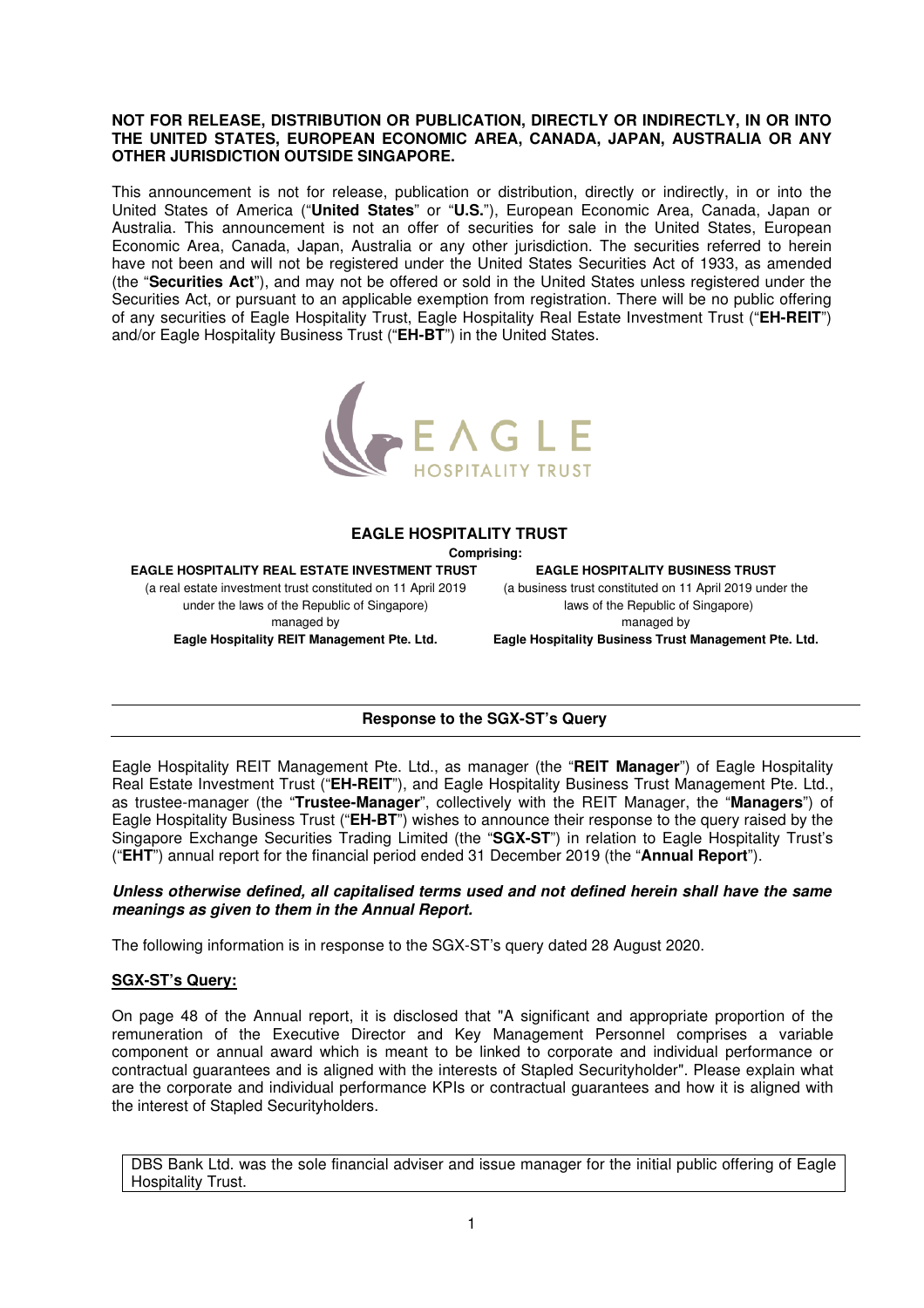## **Response:**

The performance bonuses of the REIT Manager's personnel (excluding the CEO and COO) were based on their corporate and individual performance, including their respective contributions to the REIT Manager. As a newly established REIT management company, establishing processes and procedures in an effort to manage EH-REIT was an important corporate objective of the REIT Manager. Human resource management, including hiring and retaining necessary personnel, was critical in attempting to fulfil this objective. The REIT Manager sought to reward its personnel for their continued commitment and contributions in connection with the anticipated demand of and challenges faced by a new company, as well as the unique challenges faced by EH-REIT.

Compensation for the Directors and the REIT Manager's personnel, including the CEO and COO, is paid by the REIT Manager and not by Eagle Hospitality Trust. The CEO and COO's compensation, including annual awards, was pursuant to contractual guarantees. As the Sponsor indirectly owns the REIT Manager, and also indirectly owns the Master Lessees, contractual guarantees promote greater independence of these key executives from the Sponsor as their compensation was not subject to the discretion of the Sponsor. The REIT Manager believes that a compensation policy that promotes personnel retention and greater independence of key executives in 2019 was appropriate and in the best interest of Stapled Securityholders.

Specific KPIs that were envisaged to be used to assess performance bonuses in 2019 were overtaken by several events including corporate challenges related to personnel retention as well as the contractual nature of key executive guarantees. Specific corporate and individual performance KPIs were anticipated to be introduced in 2020 as the REIT Manager entered into 2020, a new CFO was intended to be hired and the other key executives (being the CEO and COO) came off their contractual guarantees. Specific KPIs for 2020 would relate to share price performance, increased capital markets access and improvements in process and procedures covering internal audit, compliance and other corporate functions.

Issued by:

**Eagle Hospitality REIT Management Pte. Ltd.**  (Company Registration No.: 201829789W) **as manager of Eagle Hospitality Real Estate Investment Trust** 

**Eagle Hospitality Business Trust Management Pte. Ltd.**  (Company Registration No.: 201829816K) **as trustee-manager of Eagle Hospitality Business Trust** 

30 August 2020

### **IMPORTANT NOTICE**

This announcement is for information only and does not constitute an offer of, or invitation to subscribe or purchase or solicitation of subscriptions or purchases of Stapled Securities in Eagle Hospital Trust ("**EHT**") any jurisdiction nor should it or any part of it form the basis of, or be relied upon in connection with, any contract or commitment or any investment decision whatsoever.

The value of the Stapled Securities and the income derived from them may fall as well as rise. Stapled Securities are not obligations of, deposits in, or guaranteed by, Eagle Hospitality REIT Management Pte. Ltd., as manager of EH-REIT (the "**REIT Manager**"), Eagle Hospitality Business Trust Management Pte. Ltd., as trustee-manager of EH-BT (the "**Trustee-Manager**", together with the REIT Manager, the "**Managers**"), DBS Trustee Limited (as trustee of EH-REIT), Urban Commons, LLC (as sponsor of EHT) or any of their respective affiliates, advisers or representatives. An investment in the Stapled Securities is subject to investment risks, including the possible loss of the principal amount invested. Holders of Stapled Securities ("**Stapled Securityholders**") have no right to request that the Managers redeem or purchase their Stapled Securities while the Stapled Securities are listed. It is intended that Stapled Securityholders may only deal in their Stapled Securities through trading on Singapore Exchange Securities Trading Limited (the "**SGX-ST**").